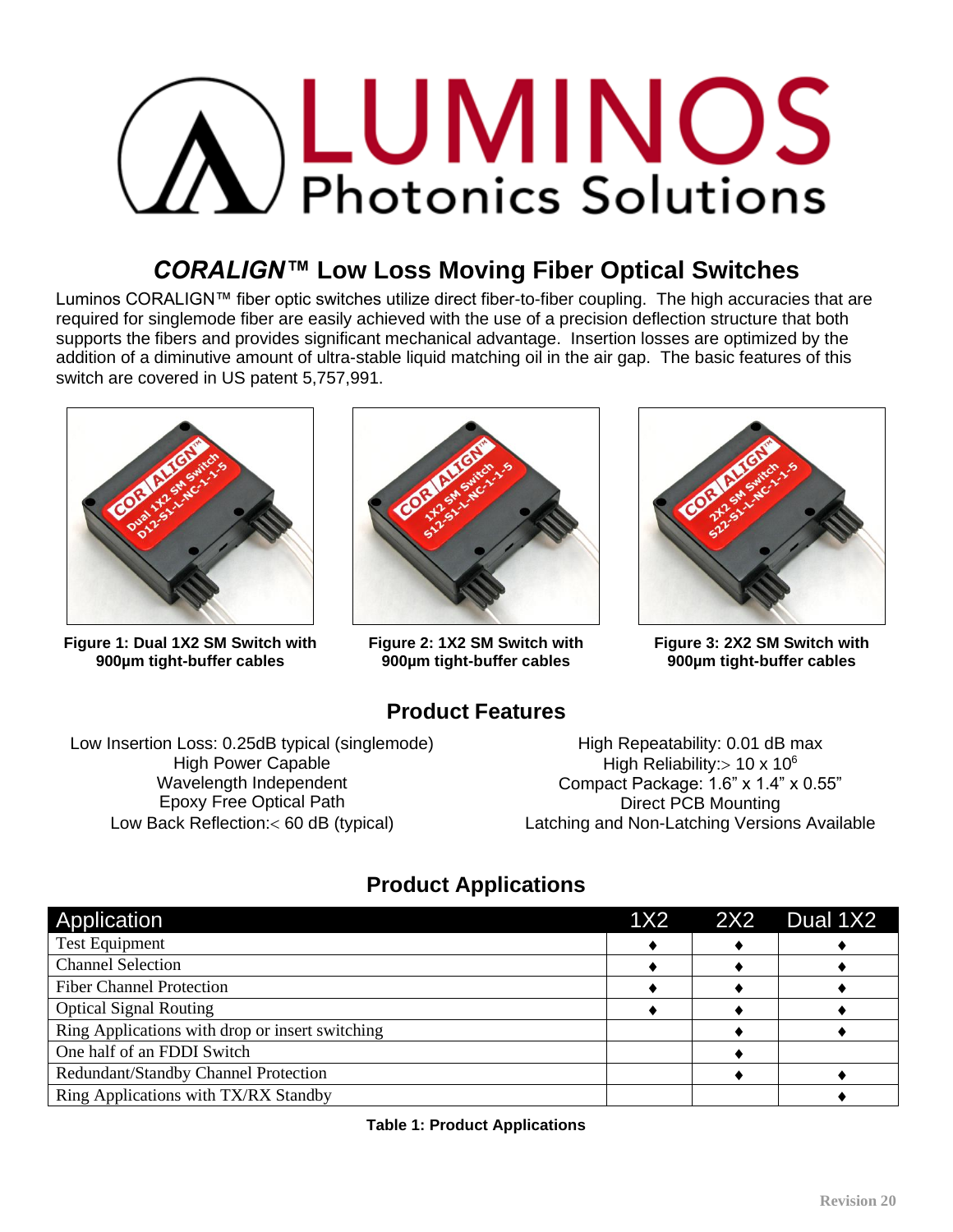#### **Luminos Photonics Solutions Page 2 of 8**

| <b>Characteristic</b>                      | <b>Comments</b>                       | Singlemode 9/125 µmMultimode 62.5/125 µm |                          |                     |                    |       | <b>Units Notes</b> |
|--------------------------------------------|---------------------------------------|------------------------------------------|--------------------------|---------------------|--------------------|-------|--------------------|
|                                            |                                       | Low<br>Loss                              | <b>Normal Loss</b>       | Low<br>Loss         | <b>Normal Loss</b> |       |                    |
| <b>Insertion Loss*</b>                     | Typical, no connector                 | 0.25                                     | 0.7                      | 0.05                | 0.5                | dB    | 1                  |
| 1550 nm                                    | Maximum, no connector                 | 0.6                                      | 1.2                      | 0.20                | 0.8                | dB    | 1                  |
| <b>Insertion Loss</b> *                    | Typical, no connector                 | 0.25                                     | 0.8                      | 0.05                | 0.5                | dB    | 1                  |
| 1310 nm                                    | Maximum, no connector                 | 0.6                                      | 1.3                      | 0.20                | 0.8                | dB    | $\overline{1}$     |
| <b>Insertion Loss</b> *                    | Typical, no connector                 |                                          |                          | 0.10                | 0.6                | dB    | 1                  |
| 850 nm                                     | Maximum, no connector                 | 0.25<br>0.9                              |                          |                     |                    | dB    | 1                  |
|                                            | Typical                               | $\overline{7}$                           |                          |                     |                    | ms    | $\overline{2}$     |
| <b>Switching Time</b>                      | Max at 25 $\degree$ C                 | 10                                       |                          |                     |                    | ms    | 3                  |
|                                            | Max 0 to 70 °C                        |                                          |                          | 12                  |                    | ms    | 3                  |
|                                            | Typical                               | -65                                      | -60                      |                     | $-60$              | dB    |                    |
| <b>Back Reflection</b>                     | Minimum                               | $-55$                                    | $-50$                    |                     | $-50$              | dB    |                    |
| <b>Cross-talk</b>                          | Max                                   |                                          |                          | $-70$               |                    | dB    | $\overline{4}$     |
| <b>Temperature</b>                         | Typical (0-70°C)                      | ±0.1                                     |                          |                     |                    | dB    |                    |
| <b>Stability</b>                           | Max (0-70°C)                          | ±0.3                                     |                          |                     |                    | dB    |                    |
| <b>Lifetime Drift</b>                      | Max $@ 107$ cycles                    | ±0.2                                     |                          |                     |                    | dB    |                    |
| <b>Repeatability</b>                       | Max                                   |                                          |                          | 0.01                |                    | dB    |                    |
| <b>Optical Power</b>                       | Max                                   | $+17$                                    | $+20$                    | $+20$               | $+23$              | dBm   | 5                  |
| <b>Temperature</b>                         | Operational                           |                                          |                          | 0 to $70^{\circ}$ C |                    | °C    |                    |
| Range                                      | Storage                               | -30 to 70°C                              |                          |                     |                    | °C    |                    |
| <b>Relative Humidity</b>                   | Non-condensing                        |                                          |                          | 90                  |                    | $\%$  |                    |
| <b>Vibration</b>                           | Max (power on)                        |                                          |                          | 20                  |                    | g     | 6                  |
| <b>Shock</b>                               | Max (non-operational)                 | 50                                       |                          |                     |                    | g     | $\overline{7}$     |
| <b>Fiber Types</b>                         | 50/125 available for MM               |                                          | 9/125                    |                     | 62.5/125           | μm    |                    |
| <b>Cable Type</b>                          | <b>Tight buffer</b>                   | 900                                      |                          |                     | μm                 | 8     |                    |
| <b>Connector Types</b><br><b>Available</b> | Pigtail (standard), FC, SC, LC, or ST |                                          |                          |                     |                    |       |                    |
| <b>Lead Length</b>                         | Others available                      | $\mathbf{1}$                             |                          |                     | meter              |       |                    |
| <b>Switch Driver</b>                       | Design value                          | 5 or 3                                   |                          |                     | volts              |       |                    |
| 5V or 3V Option                            | <b>Typical current</b>                | 50 or 86                                 |                          |                     |                    | mA    |                    |
|                                            | 5V one half-winding                   | $4.2 - 6.0$                              |                          |                     | volts              |       |                    |
| <b>Switch Voltage</b>                      | 3V one half-winding                   | or 2.5 to 4                              |                          |                     |                    | volts |                    |
| <b>Coil Resistance</b>                     | ±10% per half-winding                 | 100 or 35                                |                          |                     | ohm                | 9     |                    |
| <b>Electrical Interface</b>                |                                       |                                          | 3 pin header 0.1 spacing |                     |                    |       | 10                 |
|                                            | Width                                 |                                          |                          | 1.6                 |                    | inch  |                    |
| <b>Package Dimensions</b>                  | Depth                                 | 1.4                                      |                          |                     |                    | inch  |                    |
|                                            | Height                                |                                          |                          | 0.55                |                    | inch  |                    |
| Weight                                     | <b>Excluding connectors</b>           | 1.6                                      |                          |                     | ounce              |       |                    |

#### **Table 2: Switch Specification Summary**

\* In 2X2 version, path 1-4 has two air gaps and twice the insertion loss indicated above. Specifications are subject to change without notification

#### **NOTES:**

- 1. Insertion loss is specified per air gap. For 2X2 Switch only: when the switch is in state 1 as shown in table 3, Optical State Diagram, the optical path from 1 to 4 is a loop-back path with two optical gaps, and twice the insertion loss.
- 2. The switch has a typical electrical to optical transition time of about 6 milliseconds with a settling time of about 1 millisecond at the design drive voltage. See Figure 5 for a plot of a typical real-time switching cycle.
- 3. The maximum is specified to account for minor variations in each switch. At the extremes of temperature, the settling time will increase by about 3 milliseconds due to the damping characteristics of the switch.
- 4. Cross-talk is specified for any two fibers not in optical alignment.
- 5. The maximum power is limited only by the power handling of the fiber ends prepared with a polished 8° angled end face. (+17, +20 and +23 dBm are respective reference test levels only.) For higher power qualification levels, please consult the factory.
- 6. Optical continuity maintained. For the latching option state change does not occur: this value is reduced to 10 G's when power is not applied.
- 7. Half-sine impulse, optical continuity not guaranteed. For the latching option state change may occur. Direction of maximum sensitivity to acceleration: X
- 8. Winding configured as a center-tapped 200-ohm coil, 100 ohms nominal per coil for 5-volt operation. For the non-latching option the center-tap is not required and the full coil can be driven. A center-tapped 70 ohm, ±10% per coil option is available for nominal 3-volt operation.
- 9. The switch has three 0.025 " square pins on 0.100" centers recessed into the body designed for use with a low profile socket (SAMTEC #SSA-103-S-G or equivalent). One socket is supplied with each switch.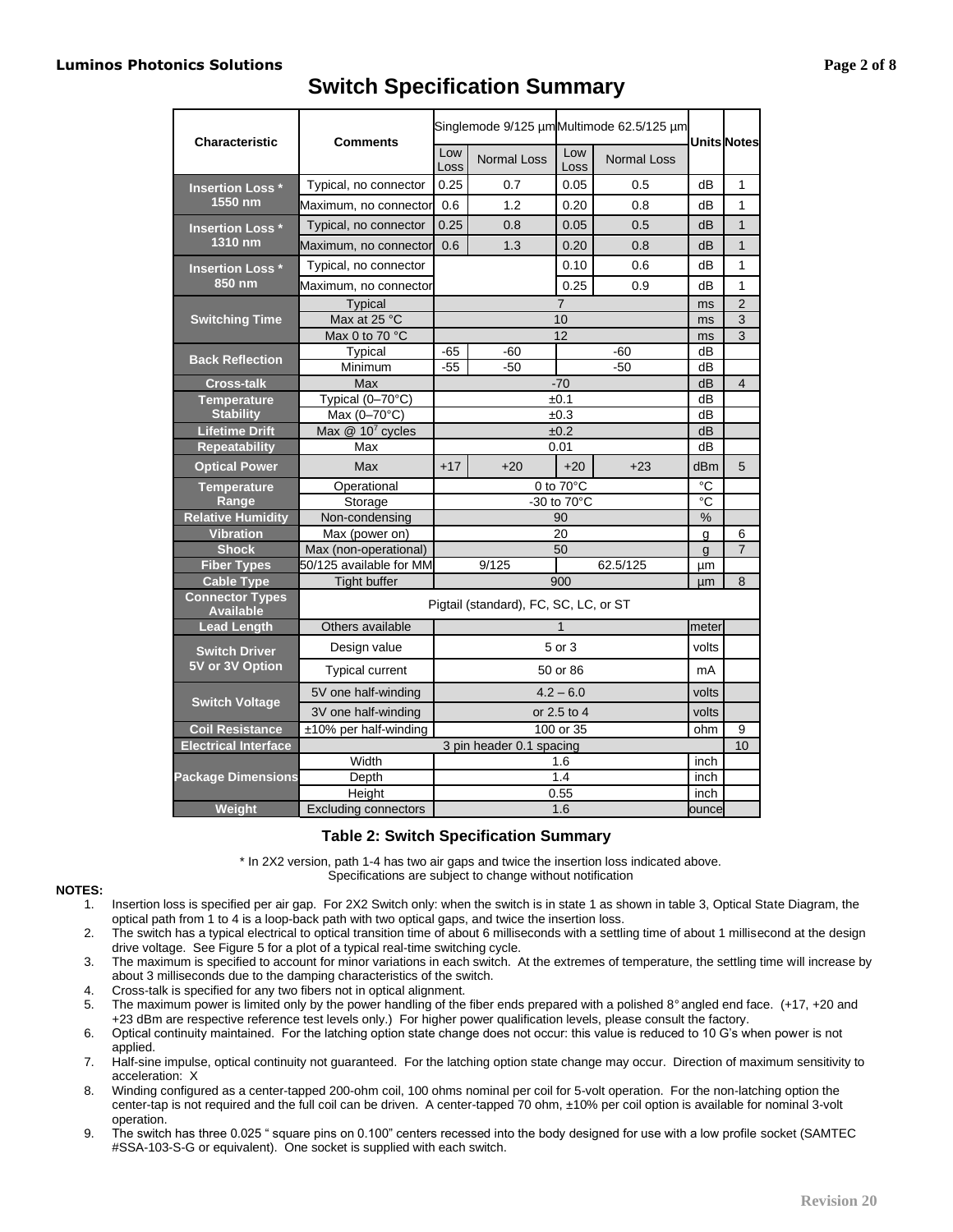

The switches are intended to mount directly onto a printed circuit board with the use of a low-profile 3-pin 0.100" spacing socket that is supplied with the unit. The switches can also be mounted with the connection pins facing up to allow a cabled connection to the device. An optional 3-wire jumper cable is available on request.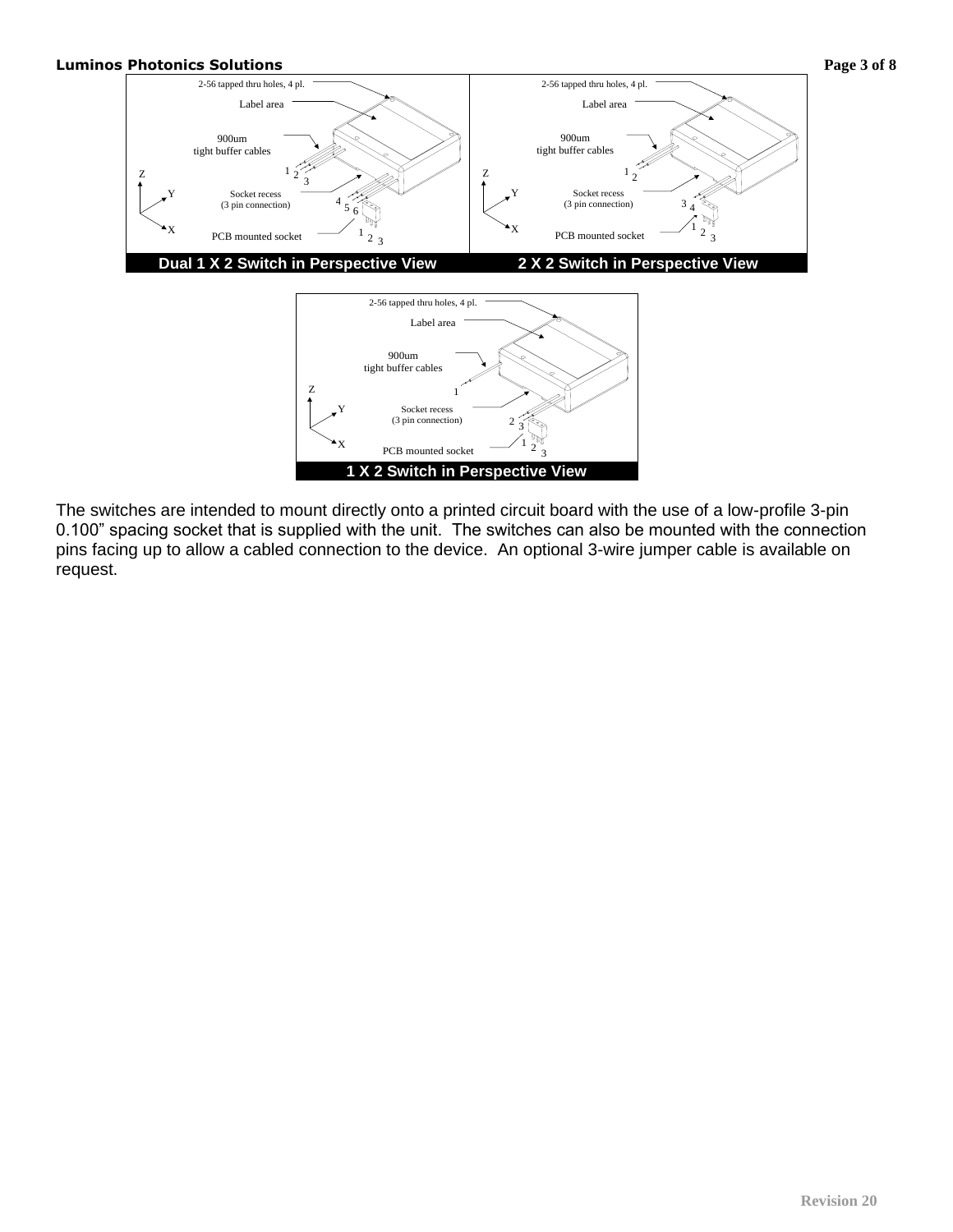# **Optical State Diagrams**

|                | Single 1X2<br>(S12)                  | Single 2X2<br>(S22)                       | Dual 1X2<br>(D12N)                                                                                              | Dual 1X2 Custom<br>(D12C)                                             |  |
|----------------|--------------------------------------|-------------------------------------------|-----------------------------------------------------------------------------------------------------------------|-----------------------------------------------------------------------|--|
| <b>STATE 1</b> | $1 - \theta - \theta - 3$<br>$O - 2$ | $1 - \odot - \odot - 4$<br>$2 - 0 - 3$    | $1 - \theta - \theta - 6$<br>$NC - \rightarrow -5$<br>$2 - \ominus - \ominus - NC$<br>$3 - \theta - \theta - 4$ | $1 - \theta - \theta - 6$<br>$2 - 0 - 5$<br>$3 - \theta - \theta - 4$ |  |
| STATE 2        | $O-3$<br>$D-2$                       | $\mathcal{D}$ 4<br>$2 - 0$<br>$\infty$ -3 | $O - 6$<br>1 —Q<br>$NC - O$ $O - 5$<br>$2 - Q$ $Q - NC$<br>$3 - O$<br>$\odot - 4$                               | $O - 6$<br>$2 - Q$<br>$\infty - 5$<br>$3 - \circ$<br>$\infty - 4$     |  |

**Table 3: Optical State Diagram**



#### **Figure 4: Dual 1X2 Custom Connectivity Diagram**

Figure 4 shows a TX/RX protection switch with a loop-back path provided for the secondary path that is not in use in state 1, but can monitor itself.

## **Electrical Connectivity**

| Switch option | State 1 |       |       | State 2 |       |                  |
|---------------|---------|-------|-------|---------|-------|------------------|
|               | Pin 1   | Pin 2 | Pin 3 | Pin 1   | Pin 2 | Pin <sub>3</sub> |
| Latching      | V+      | Gnd   | $= 0$ | $' = 0$ | Gnd   | V+               |
| Non-latching  | Gnd     | $= 0$ | $= 0$ | Gnd     | $= 0$ | V+               |

**Table 4: Electrical Connectivity**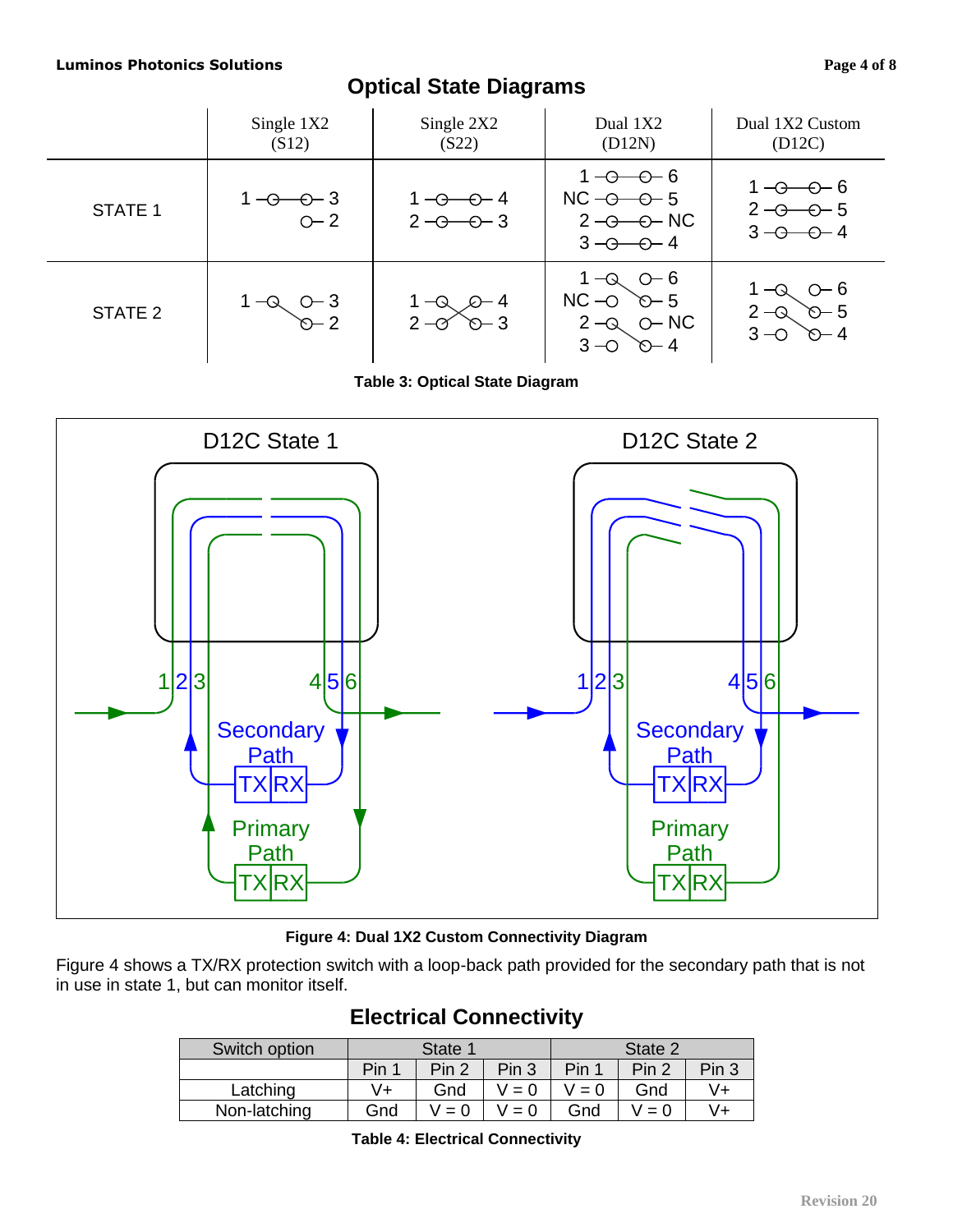# **Top View Dimensions**



## **1X2 Switch with 0.9mm cables**

## **2X2 Switch with 0.9mm cables**

**Dual 1X2 Switch with 0.9mm cables**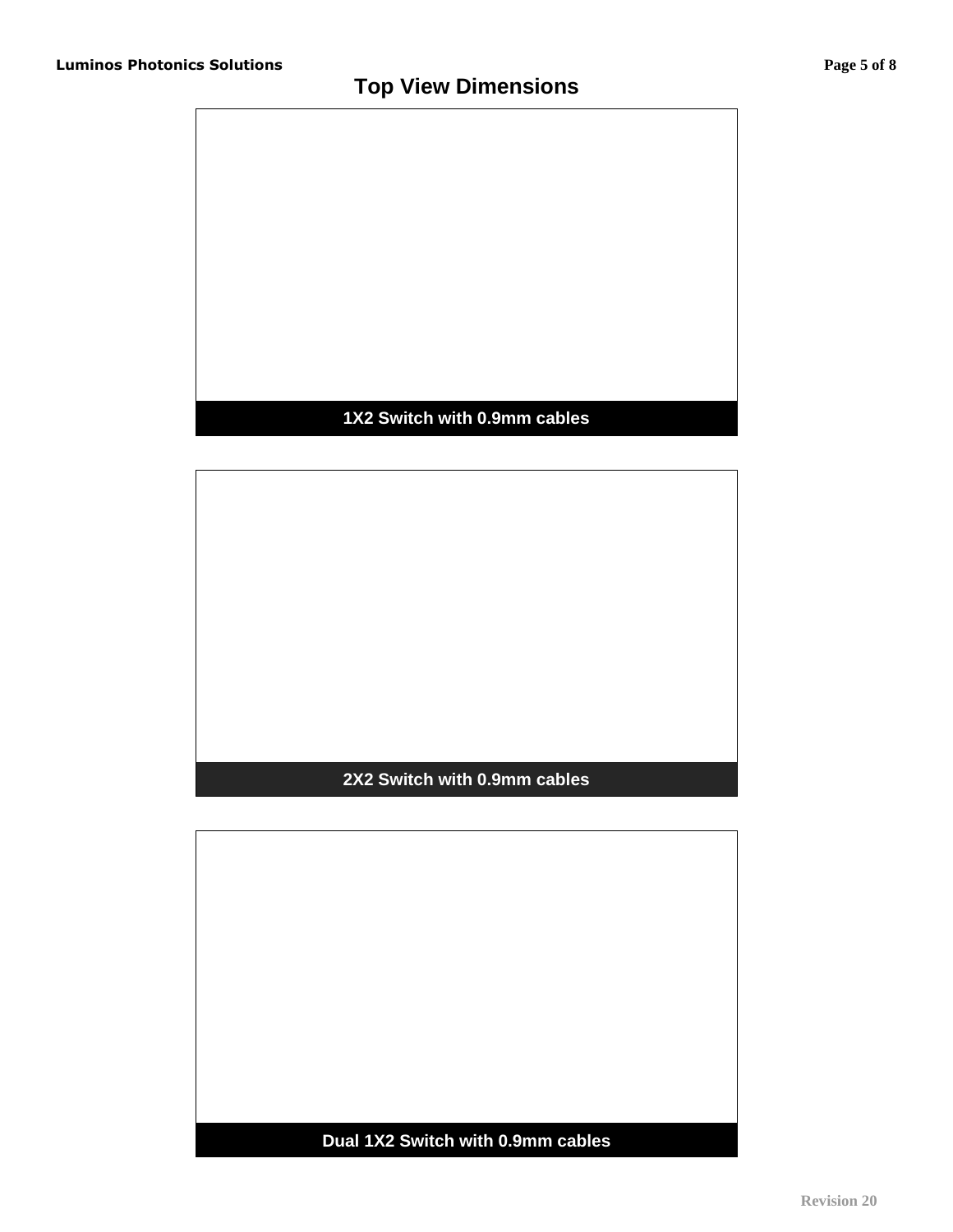



**Figure 5: Typical Switching Cycle - Singlemode**

Figure 5 illustrates the shape of an optical transition generated by the switch equipped with 9/125 singlemode fiber. The transition time is 6 to 7 milliseconds, followed by a damped overshoot and a narrow undefined region before final settling. The switch structure includes viscous damping to control the settling characteristics after each transition.



# **Typical Switching Cycle – Multimode Switches**

**Figure 6: Typical Switching Cycle - Multimode**

Figure 6 illustrates the shape of an optical transition generated by the switch equipped with 62.5/125 multimode fiber. The transition time is 6 to 7 milliseconds, followed by a damped overshoot and a narrow undefined region before final settling. The switch structure includes viscous damping to control the settling characteristics after each transition.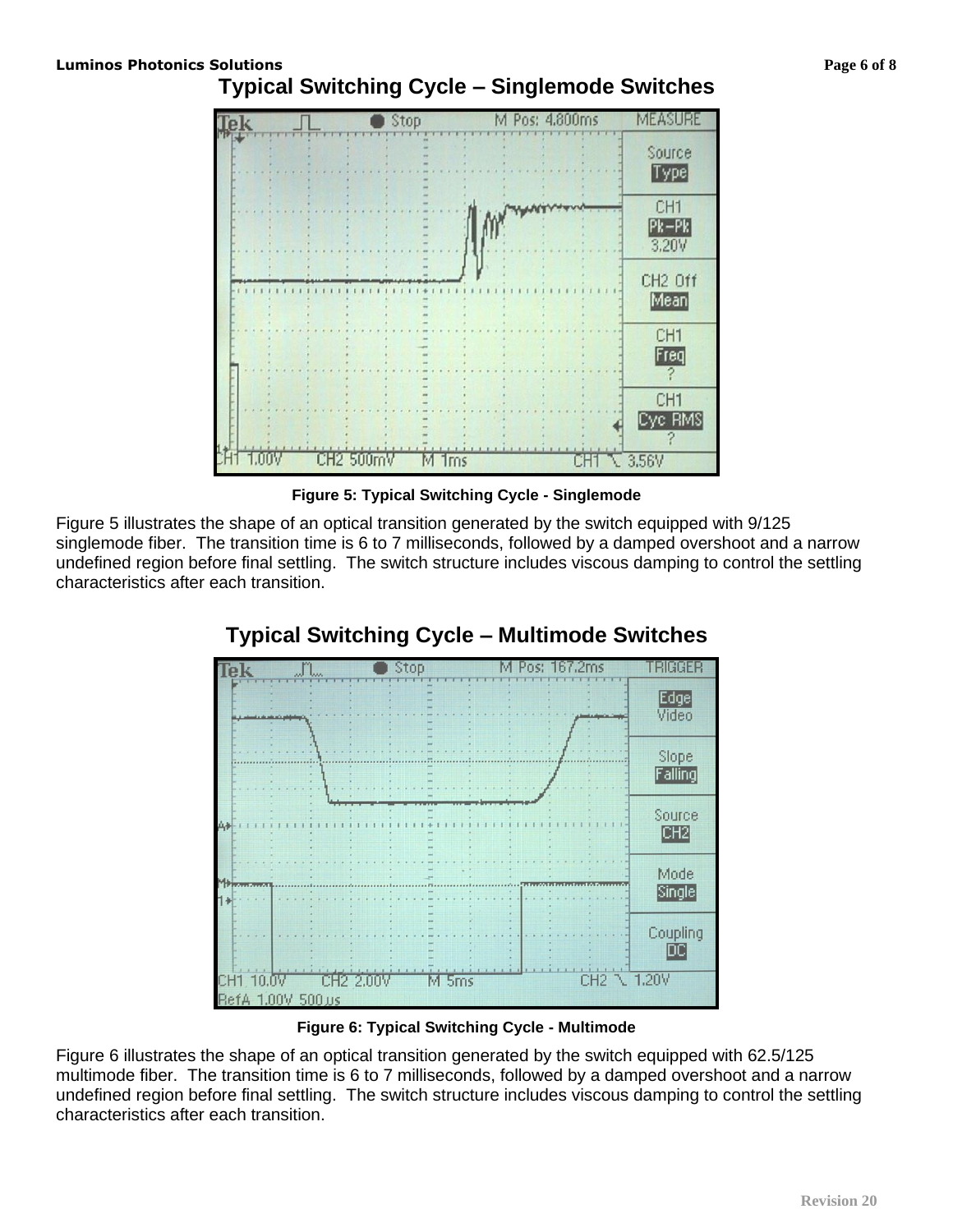# **Options**

## *Insertion Loss Options*

Our standard, yet unmistakably Low Loss switches utilize a discrete amount of matching fluid at the gap resulting in ultra-low insertion losses: Singlemode - Typical 0.25 dB, Maximum 0.6 dB.

Normal Loss switches feature an air gap without the use of matching fluid resulting in slightly increased dB losses. While remaining competitive in the insertion loss, these are also priced at 25% below the low loss version. An excellent option for high power applications where ultra-low insertion loss is not critical; Singlemode - Typical 0.7 dB, Maximum 1.2 dB

## *Winding Options*

The basic option is an isolated, center-tapped bi-phase winding, intended to provide single polarity operation for both state 1 and state 2, with the center tap at a fixed voltage, which can be either battery or ground. Reversing the polarity of one winding will reverse the switch state. The options include both 5 volt and 3 volt versions. The same center-tapped winding is connected without the center-tap for applications that require a fixed-polarity 0n-0ff drive voltage like a conventional relay. The dual winding is isolated, and can be returned to either battery or ground. When powered as a single overall winding, the pin 1 and 3 connections are used with pin 2 floating.

## *Latching Options*

The standard option is a latching configuration, with the latch function designed into the internal magnetic structure. This configuration requires no steady state input power. The switch is set to state 1 or state 2 by a single pulse of 20 milliseconds or longer. Continuous current is preferable to maintain the switched state under high vibrational stress. The latching design retains its switched state during a power loss.

The non-latching option requires continuous drive current and functions like a conventional relay, which may not retain state during a power loss.

## *Power Cable Options*

The basic package size is 1.4 by 1.6 by 0.55 inches. The base of the package has a recessed three terminal header for the drive coil input. The recess is set to clear a low profile socket strip for flush mount to a PCB or metal panel. The PCB mounted header socket is a Samtec SSA-103-S-G socket strip, or equivalent, which provides for flush mounting, when the switch is mounted flat to a PCB. One socket is included with each switch shipped.

#### *Optical Connector Options*

The standard option has 1-meter long cables (pigtails) for splicing, with no connectors. Other cable lengths are available on request.

Switches are available with FC, SC or ST connectors (consult factory for other connector types).

## *Optical Fiber Type Options*

The standard SM fiber is Corning SMF-28 9/125 Corguide (Corning TM) 900µm tight buffered optical fiber. MM fiber of 50/125 or 62.5/125 is also available.

#### *Mounting Options*

The switch body has four #2-56 threaded holes which extend through the body for panel or bracket mounting from either side. Electrical connection can be made from either a PCB header or a ribbon cable.

## *Package Design and Cable Options*

The aluminum package is finished with a heavy black anodize for high durability and excellent surface hardness. The package base, package cover and cables are sealed to prevent ingress of dust. This seal also minimizes short-term moisture ingress but is not hermetic. All part finishes are corrosion resistant. Due to space limitations for six cables, the dual 1 X 2 switch is presently only available with 900µm cables. 900µm cables are bonded into the package at multiple points and include a Buna-N rubber strain relief inside the package. The exit regions of the package are flared to give a safe bend radius under transient bend conditions during handling of the cables.